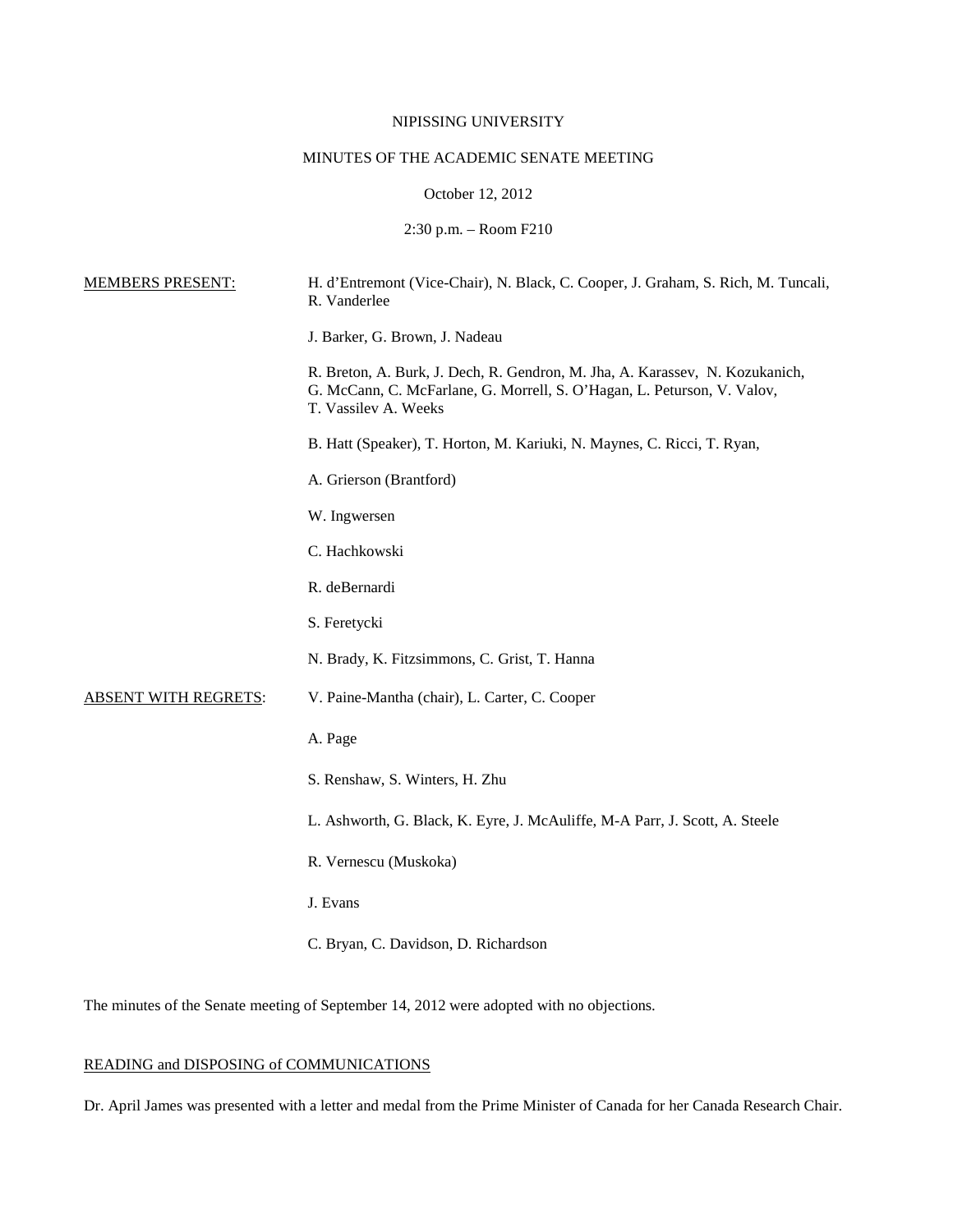# QUESTION PERIOD

There was a question regarding the amount of time that it takes from submitting expenses to reimbursement. Bob Keech, Vice-President Operations, indicated that a new electronic accounts payable system is currently being implemented and a new person has been hired in that area which should expedite the processing times.

There were several questions regarding the Strategic Mandate Agreement. Senator d'Entremont noted that feedback from HEQCO will not be received until February 2013. He further added that the targets for the number of new online courses or current courses that can move to an online version were based on realistic targets.

Regarding the rate of pay for research assistants, Senator Tuncali commented that he was aware of the problem and that the University is looking at the pay scales.

### REPORTS of STANDING COMMITTEES and FACULTY or UNIVERSITY COUNCILS

### **Senate Executive Committee Report**

MOTION 1: Moved by H. d'Entremont, seconded by A. Burk that the Report of the Senate Executive Committee dated October 4, 2012 be received. CARRIED

# **Planning and Priorities Committee**

MOTION 2: Moved by H. d'Entremont, seconded by T. Hanna that the Report of the Planning and Priorities Committee dated September 21, 2012, be received. **CARRIED** 

# **Undergraduate Studies Committee Report**

- MOTION 3: Moved by R. Vanderlee, seconded by G. Brown that the Report of the Undergraduate Studies Committee dated September 20, 2012, be received. CARRIED
- MOTION 4: Moved by R. Vanderlee, seconded by G. Brown that Senate approve the request for a permanent exemption from final exams for SWLF2995 – Community Service-Learning for Social Development. CARRIED
- MOTION 5: Moved by R. Vanderlee, seconded by J. Dech that Senate approve that the prerequisite for Biostatistics (BIOL 3117) be changed from '*BIOL 1007 and MATH1257'* to '*BIOL 1007 and MATH1000 level (excluding MATH1070, 1911, 1912 and 1922)'*. CARRIED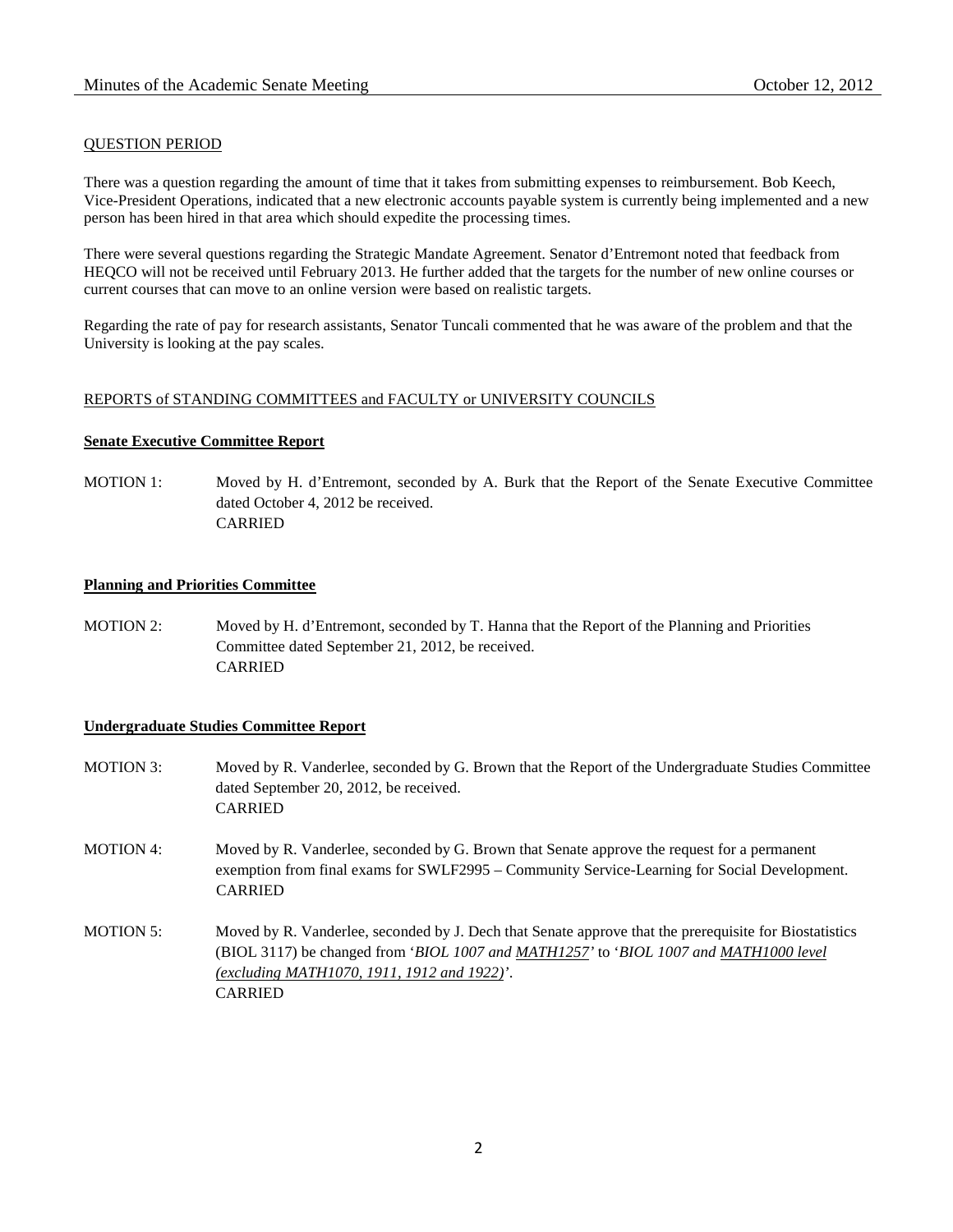MOTION 6: Moved by R. Vanderlee, seconded by J. Graham that Senate approve that the Undergraduate Studies Committee will entertain program changes for the Academic Year 2013/14 until February 1, 2013. Any submissions after that date will not take effect until the Academic Year 2014/15. CARRIED

#### **Research Council Report**

- MOTION 7: Moved by M. Tuncali, seconded by R. Vanderlee that the Report of the Research Council dated September 25, 2012 be received. CARRIED
- MOTION 8: Moved by M. Tuncali, seconded by A. Weeks that the Research Achievement Award Selection Committee, as listed in the attached document, be approved. CARRIED

### AMENDMENT of BY-LAWS

# **Notice of Motion**

• That the Vice-President Finance and Administration be removed from the Announcements section of the Senate agenda

#### REPORTS FROM OTHER BODIES

#### Board of Governors

Senator deBernardi, Board representative to Senate announced that the Board of Governors held its first meeting of the new academic year on October 10. The Board Chair welcomed new and returning Board members, both external and constituent. The board dinner was held on September 20 and attended by 135 guests. This event honoured retired Board members and retired staff as well as employees with 25, 30, 35 and 40 years of service at Nipissing University.

As part of the Executive Committee report, a resolution was presented seeking approval of the membership of the Nipissing University Research Ethics Board. The Board members approved the membership as identified. The Board of Governors accepted the recommendation of the Audit and Finance Committee to approve the Consolidated Audited Financial Statements for the year ended April 30, 2012 as well as the Scholarships and Bursaries-Nevada Account Financial Statements.

The Chair of the University Governance Committee informed the Board that progress continues in the recruitment of prospective new Board members for the two vacancies that currently exist.

The Plant & Property Committee report reviewed the status of current construction projects noting that the renovations to the old Library space and Phase II & III of the Active Learning and Health Research Innovation Centre were moving forward.

Some highlights were shared of the various events being planned for the anniversary celebrations in North Bay, Brantford and Muskoka. Nipissing University will celebrate its  $20<sup>th</sup>$  birthday on November  $29<sup>th</sup>$ .

In Closed Session, a report of the Human Resources Committee was presented for information. One main item was the ratified agreement with NUFA.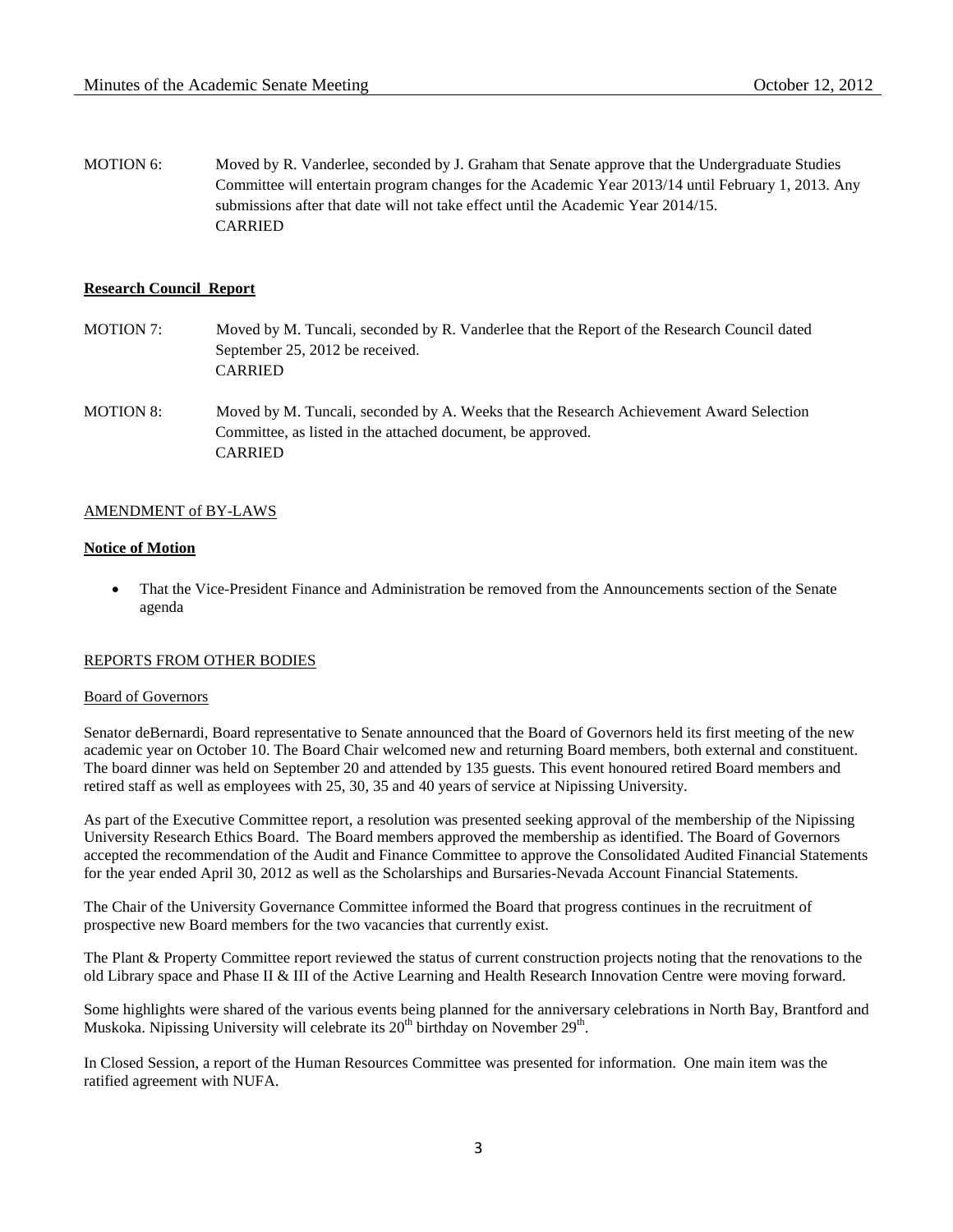### Alumni Advisory Board

Senator Feretycki shared some highlights of the various events being planned for the  $20<sup>th</sup>$  anniversary celebrations in North Bay and the  $10^{th}$  and  $5^{th}$  respectively anniversaries in Brantford and Muskoka respectively. He also announced that the activities were being finalized for Homecoming Weekend on October 19  $\&$  20<sup>th</sup>.

#### Council of Ontario Universities

Senator Nadeau reported that the COU Academic Colleagues group met on September 28 and also met with the COU Executive Heads yesterday. The Academic Colleagues provided Council with their response to the Ministry's paper *Transforming Ontario Universities*. They are in agreement with the Ministry for the need for a higher level of accountability. They also agree with a more open credit transfer exchange and the importance of innovation during these challenging economic times. There was also consensus about offering a wider variety of degree options and the push for experiential learning. Senator Nadeau indicated that the Academic Colleagues felt that the Ministry had an "impoverished" view of universities and tended to ignore research and were lacking in awareness of the innovative practices being used on campuses. There is also concern over the lack of clarity with the term "productivity". The Colleagues found the Ministry's document was full of tensions. For example, there is a push for three-year degrees and for experiential learning yet experiential learning is difficult to fit into a reduced time frame (i.e. Co-Op programs normally take more time).

Senator Nadeau also reported that there was an upcoming paper about to be release from an Academic Colleague about the evolution of faculty members especially the relationship between teaching, research, and service responsibilities.

#### NEW BUSINESS

- MOTION 9: Moved by J. Graham, seconded by R. Vanderlee that Senate consider the Report of Graduate Applicants dated October 11, 2012. CARRIED
- MOTION 10: Moved by J. Graham, seconded by R. Vanderlee that the approval to graduate be granted to the students listed in the Report of Graduate Applicants dated October 11, 2012. CARRIED

#### **ANNOUNCEMENTS**

On behalf of the President, Senator d'Entremont thanked all the faculty and staff who were involved with the recent Ontario University Fair. He noted that almost 120,000 attended the fair. The Senator also announced that the Globe and Mail Student Satisfaction Survey will be released October 23, 2012.

The Dean of Applied and Professional Studies extended his congratulations to the School of Business and Economics for the successful business challenge. Forty-five local high school students participated and were tasked with developing a promotional plan for the newly formed Nipissing varsity women's hockey team.

The Dean of the Schulich School of Education congratulated Drs. Terry Campbell and Michelann Parr on their recent selection to be co-editors of the *What Works: Research into Practice*. She was also pleased to share the news that a Nipissing University alumnus, Richard Kennelly has earned the Paul T. Begley International Thesis Award in Leadership and Ethics. Mr. Kennelly's thesis supervisor was Dr. Heather Rintoul.

Senator Hanna, President of the Nipissing University Student Union, announced that the new student senators are as follows: Chris Bryan, Graduate Studies; Cole Davidson, Applied and Professional Studies; Corey Grist, Arts and Science; and Dillon Richardson, Schulich School of Education. He was also pleased to report that Club Days was running next week. This is an opportunity for students to become involved in their area of interest.